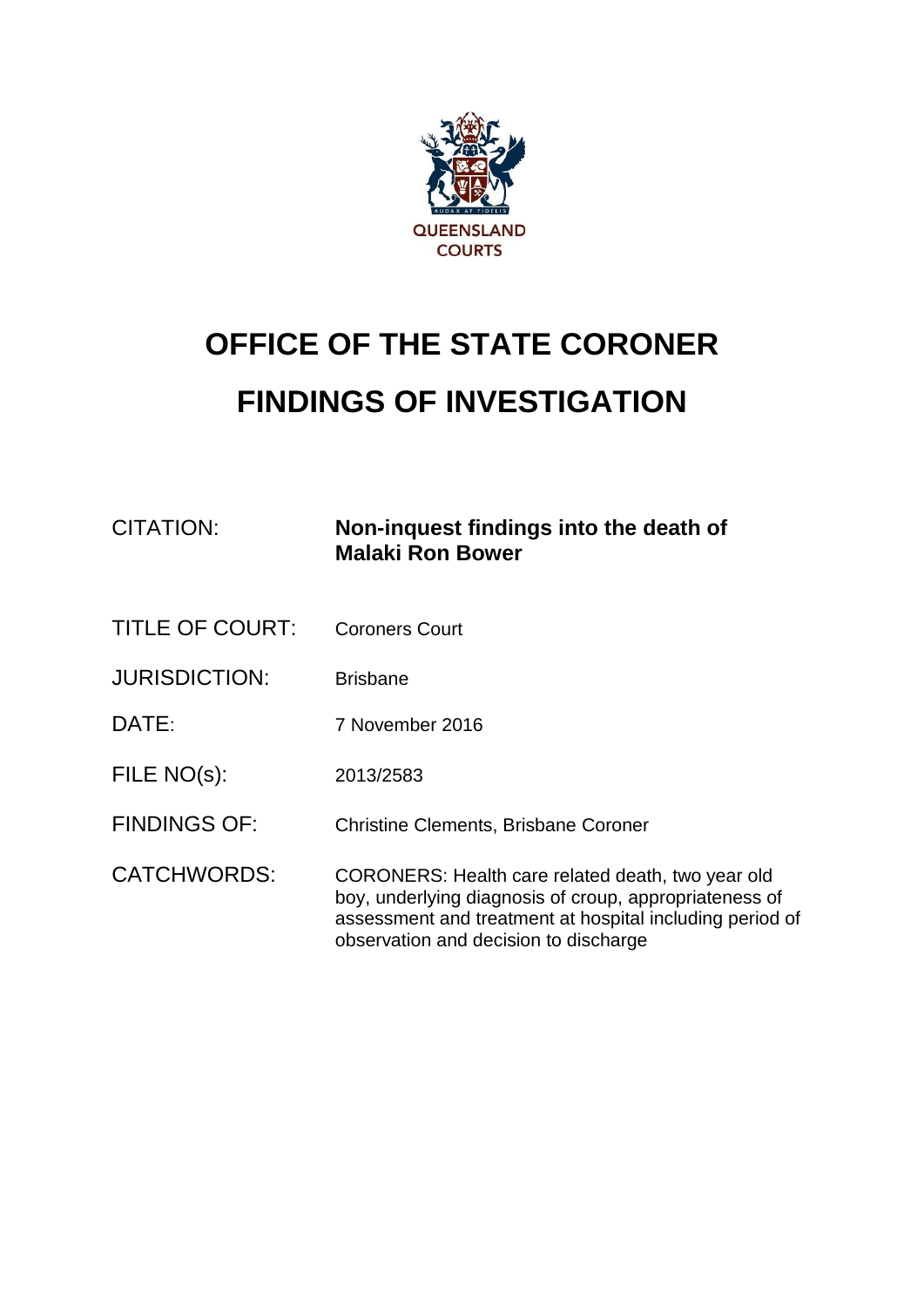#### **Introduction**

- 1. Malaki Ron Bower was born on 31 January 2011. He lived with his family at Elizabeth Kenny Court at Harristown in Queensland. Malaki's parents are William Bower and Kim Wright. Malaki's older sister is Olivia Bower. Malaki died in the Mater Children's Hospital in Brisbane on 19 July 2013. He was two years of age at the time of his death. There was concern expressed at the time of his death regarding medical care provided, especially at the Toowoomba Base Hospital. His death was therefore reported to the coroner.
- 2. On Saturday 13 July 2013, Malaki was with his father at their home at Elizabeth Kenny Court, Harristown in Toowoomba. Also present was Malaki's uncle and his daughter. At the time, Malaki's mother, Kim Wright was away in New South Wales helping her mother to move to Toowoomba.
- 3. Malaki started to have difficulty breathing. The situation was severe enough for the father to call for the ambulance who attended and transported Malaki to the Toowoomba Base Hospital ('the Hospital').

#### **Medical History**

4. Malaki's previous medical history included treatment as an infant to strengthen the male genitalia. He underwent minor surgical corrective procedures for an abnormal opening of the urethra. A cluster of seizures in 2012 was assessed by a neurologist and diagnosed as febrile convulsions. His family history included epilepsy, with a number of relatives affected. The other family medical history was of cardiomyopathy, affecting some members at an age under 20 years.

### **Events of 13 July 2013**

- 5. The episode which precipitated his father calling for assistance from the ambulance was described as follows. Malaki had a sip of milk and appeared to choke and then vomit with episodes of retching. Ambulance officers noted good saturation levels but he had a 'bark-like' cough and was using accessory muscles for breathing. He was given nebulised adrenaline and taken to the Hospital.
- 6. At the Hospital he was assessed in the emergency department. A two day history of cough and runny nose was noted. Similar symptoms had been observed in his sister. On examination, he was noted to have inspiratory stridor and an expiratory wheeze. Modest airway swelling was noted. The clinical impression was that of a viral upper respiratory tract infection. Management included a single dose of dexamethasone (a steroid) to reduce swelling and paracetamol (simple analgesic). He was discharged home.

### **Events of 14 July 2013**

- 7. The next day, on 14 July 2013, he was in a vehicle with family when at approximately 08:43 he had a seizure and stopped breathing. His family pulled into a McDonald's restaurant for assistance and a bystander performed CPR until the Queensland Ambulance Service (QAS) arrived.
- 8. QAS arrived at about 08:48. Ambulance officers observed bystander CPR to be ineffective. Malaki was pale, unresponsive, not breathing and pulseless (cardiorespiratory arrest). Soft white material (thought to be either chewed bread or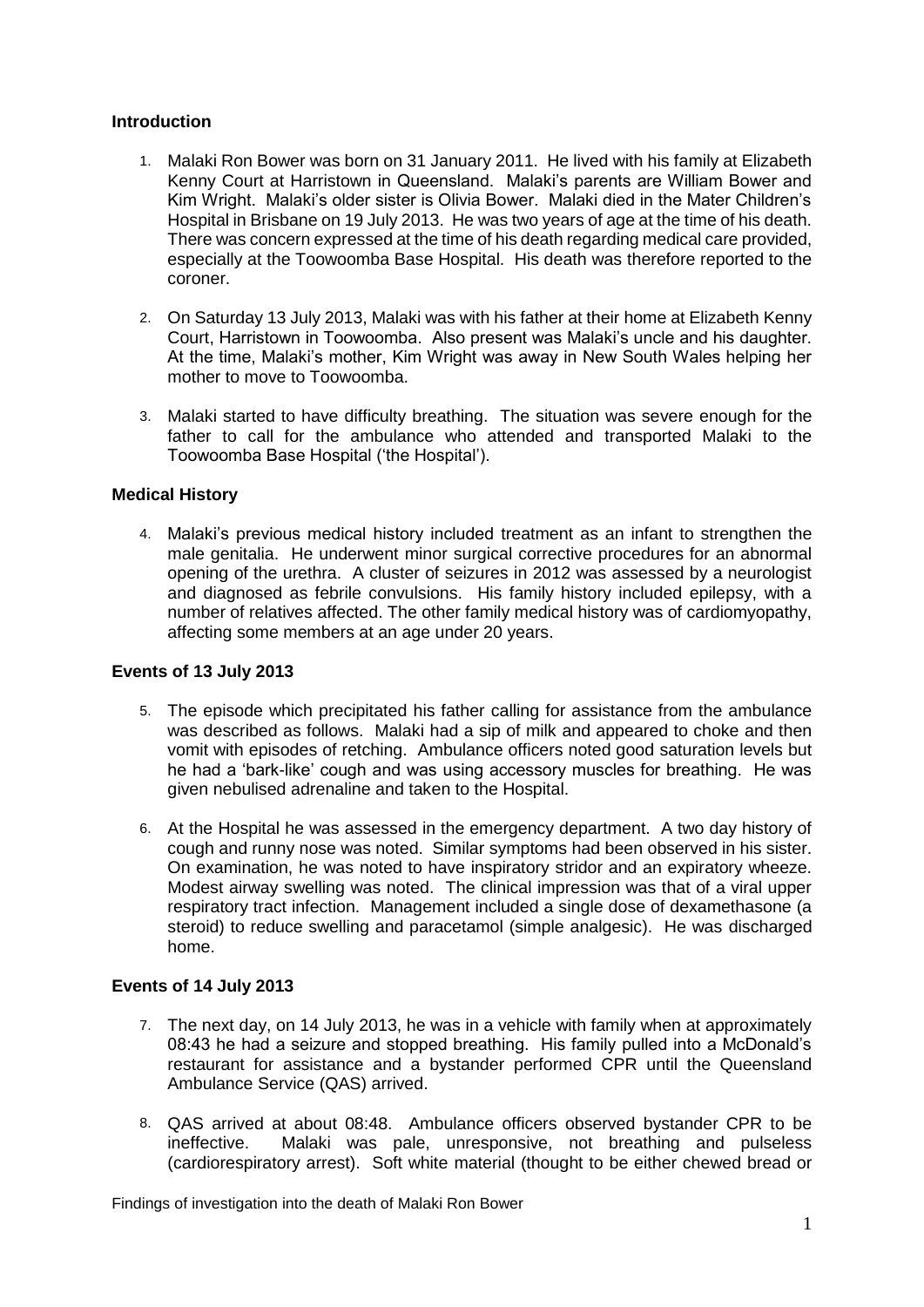milk products) was in his airway, which was difficult to clear. He was also noted to be difficult to ventilate.

- 9. Malaki arrived at the Hospital's emergency department at 09:14. At this time he was in asystolic cardiac arrest (absence of any heart rhythm). Resuscitation efforts continued, including:
	- Cardiopulmonary resuscitation (CPR);
	- Administration of adrenaline (to stimulate the heart);
	- Intubation and ventilation (intubation was noted to be difficult due to swelling; and
	- Insertion of nasogastric tube.
- 10. At 09:28 return of sinus rhythm (normal heart rhythm) was recorded. It was estimated that at least 30 to 45 minutes had passed during which he had no cardiac output. This is an extremely prolonged time for vital organs to be without a blood supply.
- 11. Management included:
	- Hydrocortisone (a steroid);
	- Ceftriaxone (antibiotic);
	- Metaraminol, noradrenaline (to support blood pressure);
	- Morphine/midazolam infusion (for sedation):
	- Rocuronium (for paralysis); and
	- Intravenous fluids.
- 12. After being stabilised at the Hospital, Malaki was transferred to the Mater Children's Hospital in Brisbane for tertiary level care.

### **Mater Children's Hospital**

- 13. The autopsy report summarises events at the Mater Children's Hospital after Malaki was transferred to their care. Results of investigation included the following:
	- Chest x-ray: normal heart silhouette and no signs of pneumonia;
	- Echocardiogram: normal heart structure and function;
	- MRI and CT scans of head: severe hypoxic ischaemic changes; no intracranial haemorrhage, no abscess;
	- Parainfluenza 1 virus and Rhinovirus/Enterovirus detected in nasopharyngeal aspirate (common causes of upper respiratory tract infection in children);
	- No growth from endotracheal aspirate;
	- Negative blood cultures:
	- No growth in urine sample; and
	- No growth and no viruses detected in faeces sample.
- 14. The clinical diagnosis was a hypoxic-ischaemic encephalopathy (brain damage caused by inadequate blood and oxygen supply) due to an "out of hospital" cardiac arrest secondary to upper airway obstruction caused by croup (laryngotracheitis or laryngotracheobronchitis). It was noted that there was no evidence of epiglottitis (inflammation of the epiglottis).
- 15. Malaki was cared for in the Intensive Care Unit, where management included: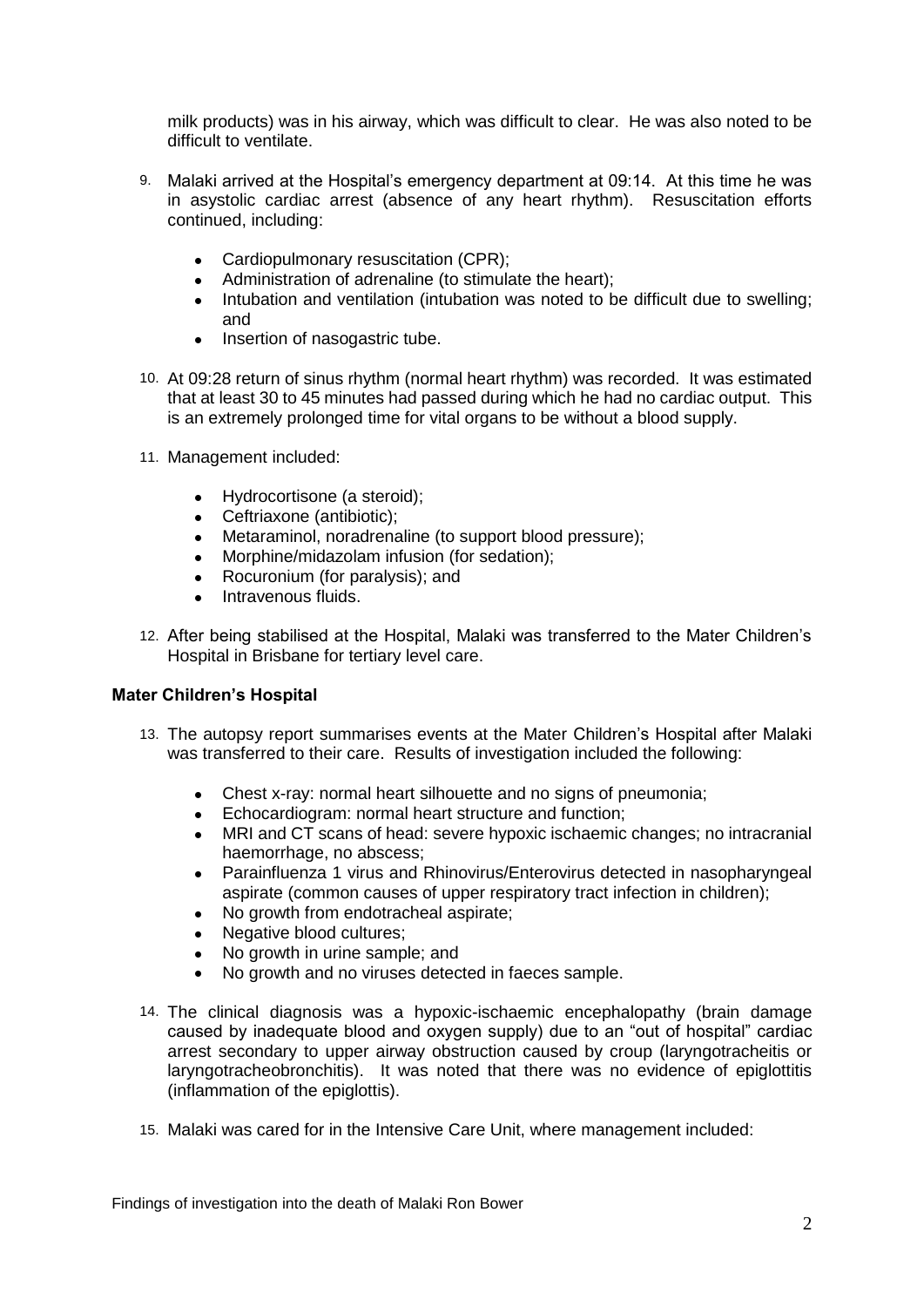- Ventilation:
- Body cooling;
- Sedation (morphine, midazolam, propafol);
- Paralysis (cisatracurium);
- Medication to prevent seizures (phenytoin, clonazepam, levetiracetam, thiopentone);
- Medication to support blood pressure (dobutamine, noradrenaline);
- Insulin infusion to control blood sugar;
- Diuretics (frusemide);
- Paracetamol for fever;
- Electrolyte replacement (potassium, calcium, sodium bicarbonate);
- Intravenous fluids; and
- Trophic feeds.
- 16. He remained unresponsive and showed no signs of recovery. His prognosis was considered dire and that he would likely die. During the morning of 19 July 2013 his condition deteriorated suddenly and life-supporting measures were discontinued, following discussions with his family. Malaki was declared deceased at 11:15 that day.

## **Family Concerns**

- 17. After Malaki's sudden deterioration requiring his readmission to the Toowoomba Base Hospital, transfer to Brisbane and ultimate death, his family raised their concerns. They wanted to know:
	- Whether discharge from the Hospital on Saturday 13 July in Toowoomba should have occurred in the circumstances and if Malaki could have lived had he remained in hospital in Toowoomba when first presented;
	- Whether Malaki was seen by a paediatrician in the emergency department at the Hospital on 13 July;
	- What diagnosis was made at the Hospital on 13 of July and why croup was not identified and recognised, particularly when ambulance personnel and the emergency nurses were saying that Malaki had croup; and
	- Why Malaki was discharged within three hours of attending the Hospital via ambulance on 13 July. He was still having noisy breathing, difficulty breathing, and his father did not feel that he was well enough to return home.

# **Autopsy**

- 18. Autopsy examination was conducted by the forensic pathologist, Dr Rebecca Williams.
- 19. Post-mortem CT imaging showed changes in the brain consistent with hypoxic ischaemic encephalopathy. No bony injury was detected.
- 20. Dr Williams observed some swelling of the larynx (the cartilaginous component of the upper airway) as well as inflammation of the trachea and bronchi (laryngotracheobronchitis). She said these findings were consistent with the clinical diagnosis of croup. She noted that Malaki had been intubated for a period of around five days before he died. Some swelling would be related to this. It is therefore not possible to determine how much the airway was swollen and obstructed at the time of his collapse during the morning of 14 July 2013.
- 21. The brain was examined and found to be swollen. Hypoxic ischaemic encephalopathy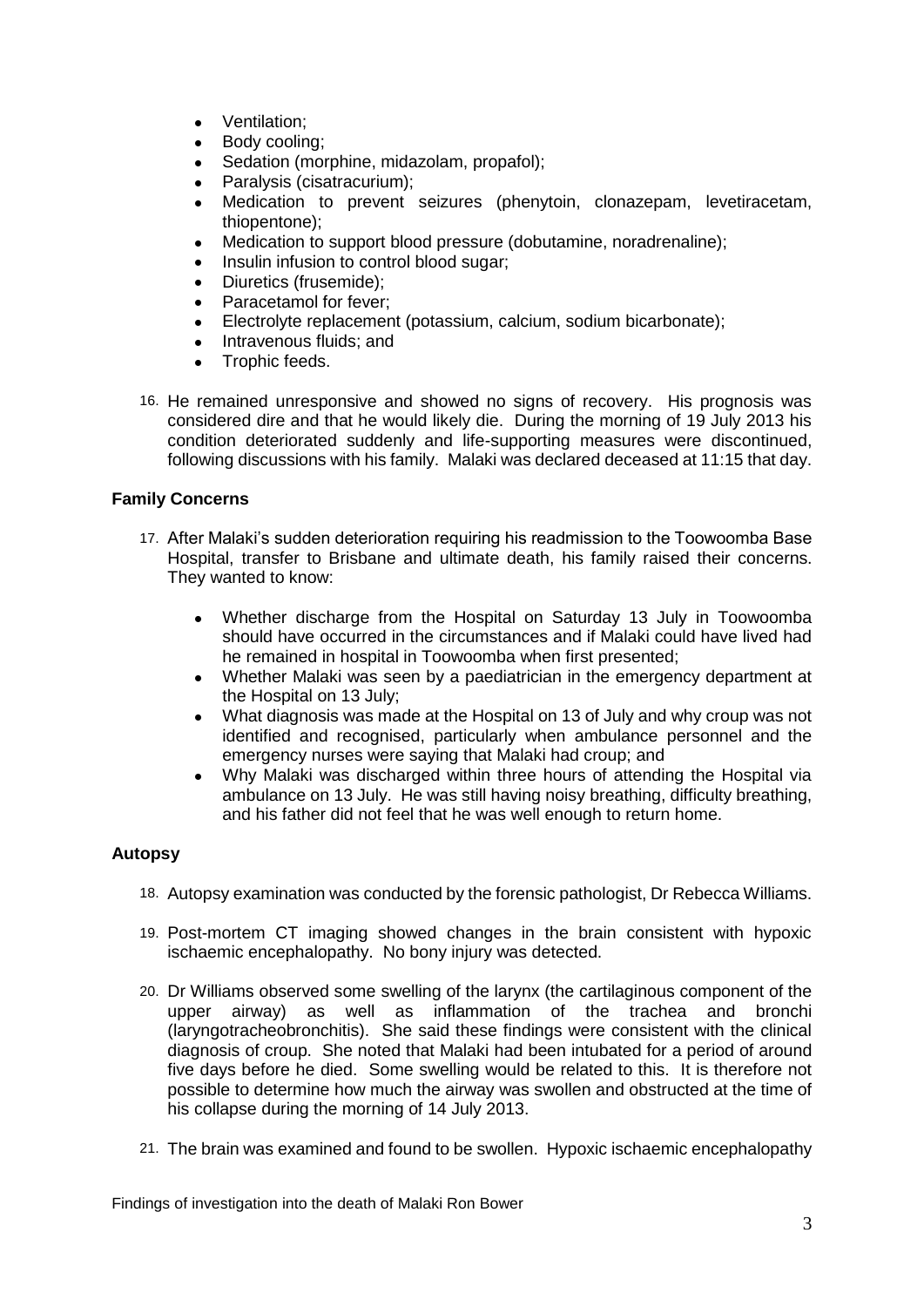was confirmed. There were no other underlying structural abnormalities.

- 22. Examination of tissue samples under microscopic magnification confirmed laryngotracheobronchitis, which is inflammation of the trachea and bronchi. This was consistent with the clinical diagnosis of croup that had been made. There was also bronchopneumonia. The pathologist stated that as there were no signs of pneumonia at the time Malaki was admitted to hospital, it is likely a secondary infection that developed during hospital admission, rather than an illness prior to admission. Parainfluenza 1 (a virus) was detected in the lung sample. Specific tests for whooping cough (Bordetella pertussis) were negative in the lung sample.
- 23. Dr Williams noted that the parainfluenza viruses (PIV) are important respiratory pathogens in children and adults. A variety of upper and lower respiratory tract illnesses ranging from mild colds to life-threatening pneumonia are caused by the virus. The virus is particularly associated with croup in children.
- 24. Other testing excluded a metabolic abnormality.
- 25. Toxicology testing was not significant.
- 26. Dr Williams reviewed all of the information available and concluded that Malaki died due to hypoxic ischaemic encephalopathy caused by a cardiorespiratory arrest due to an upper airway obstruction caused by parainfluenza 1 laryngotracheobronchitis (croup).
- 27. Dr Williams remarked that although croup is usually a mild and self-limited illness, it can cause significant upper airway obstruction, respiratory distress and rarely, death can occur. She suggested independent expert review of clinical management of Malaki at the Hospital on 13 July 2013.

### **Root Cause Analysis**

- 28. Following Malaki's death, the Hospital conducted a review and commissioned a Root Cause Analysis report ('the RCA') under the *Hospital and Health Boards Act 2011*. This is a systemic analysis of what happened and why and is designed to make recommendations to prevent adverse health outcomes from happening again, rather than to apportion blame or determine liability. Nor is it an investigation of an individual clinician's professional competence. It is conducted by a review team who had no involvement in the patient's care.
- 29. The RCA was finalised on 30 September 2013 (which is before the autopsy report was available) and a copy was provided to the coroner. The RCA made a number of recommendations for improvement and information about implementation of the RCA recommendations was subsequently sought from the Hospital.

### **Independent Medical Review**

- 30. Following Malaki's death, a senior forensic medical officer, Dr Don Buchanan of the Clinical Forensic Medicine Unit, provided the Coroner with a report. A copy was forwarded to the family.
- 31. Dr Buchanan included information about croup which he described as a respiratory infection characterised by a barking cough, inspiratory stridor and a hoarse voice with or without respiratory distress. It is usually mild and self-limiting, but can cause airway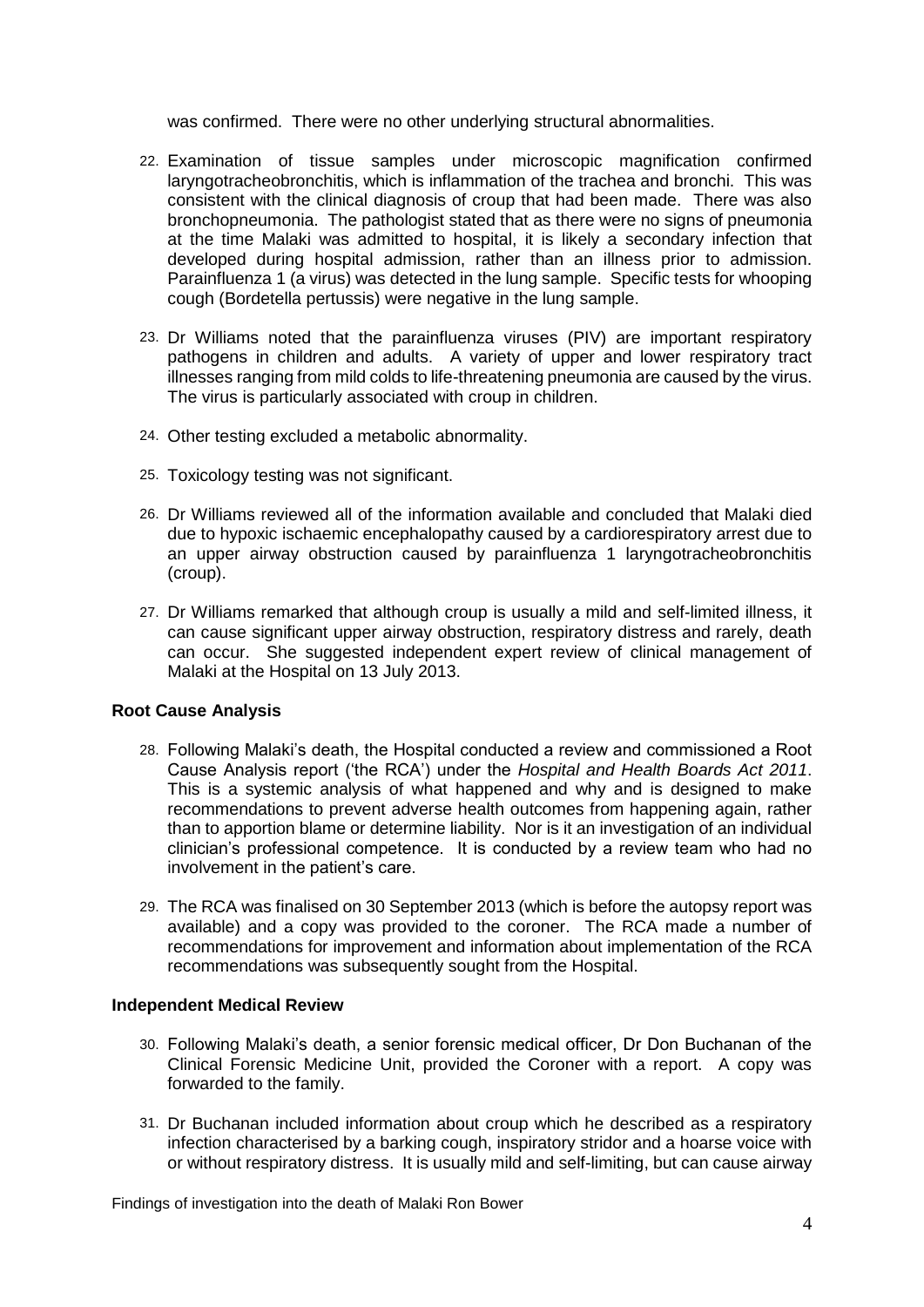obstruction, respiratory distress and death. The infection is viral, the most common being parainfluenza and respiratory syncytial virus. It affects the upper airways, including the larynx (voice box), windpipe and bronchial tubes. The stridor that develops is from the virus causing swelling to the lining of the airway tubes. As there is no specific treatment for the virus itself, therapy is aimed at decreasing the airway swelling.

- 32. Dr Buchanan noted Queensland Health has produced a document concerning the acute management of acute croup in children. Depending on the severity of symptoms, treatment consists of nebulised adrenaline and steroid medication to decrease the swelling. If nebulised adrenaline is given and the child's symptoms resolve, the child should be observed for four or more hours.
- 33. The adrenaline dose can be repeated if the response does not resolve the symptoms, but if another dose is required then the paediatric team or paediatric intensive care unit are to be advised to arrange admission. If symptoms do not persist or return after four hours or more hours, in particular if there is no audible stridor at rest, the child can be sent home. Oral dexamethasone, a steroid medication, is also recommended treatment.
- 34. Dr Buchanan noted that the first time the ambulance attended for Malaki they gave him nebulised adrenaline at 14:51 because of severe respiratory distress. He initially settled substantially. When he was at hospital, clinical examination revealed he still had stridor and an increased respiratory rate. No further dose of nebulised adrenaline was given. He was however given oral dexamethasone (the steroid medication) at an appropriate dose at 16:00. By 18:00, he had significantly settled although he still had a slight stridor. Dr Buchanan noted that if the diagnosis were considered to be croup, then another dose of nebulised adrenaline could have been considered as well as considering notification to the paediatric team in accordance with the Queensland Health procedure.
- 35. However, Dr Buchanan's reading of the medical record noted that the doctor did not appear to have diagnosed croup, but had diagnosed a viral upper respiratory tract infection. It could therefore be argued that the protocol need not have been followed. In any event, the treatment provided was the same as if a diagnosis of croup had been made to the extent that steroid medication was given. This is not usually prescribed for ordinary viral upper respiratory tract infections. Malaki had settled relatively well although not completely after the dose of nebulised adrenaline had been given by the ambulance officers.
- 36. With the benefit of information provided at autopsy, Dr Buchanan noted that examination of tissue under microscopic magnification was able to confirm laryngotracheobronchitis. A virus, parainfluenza 1, was detected in the lung sample. Dr Buchanan noted that this virus is associated with croup in children. The result of the autopsy was that the cause of death was established to be hypoxic ischaemic encephalopathy, due to cardiorespiratory arrest, due to upper airway obstruction, due to parainfluenza 1 laryngotracheobronchitis (croup).
- 37. Dr Buchanan noted the limitation of the Root Cause Analysis (RCA) process which occurred before the autopsy report was available. The RCA process noted that all children are either seen or discussed with a consultant or registrar prior to discharge. The RCA said that a senior doctor did physically review and examine the child. Dr Buchanan could not see any record in the medical documents about this. The hospital subsequently confirmed the doctor who examined Malaki, was the Senior emergency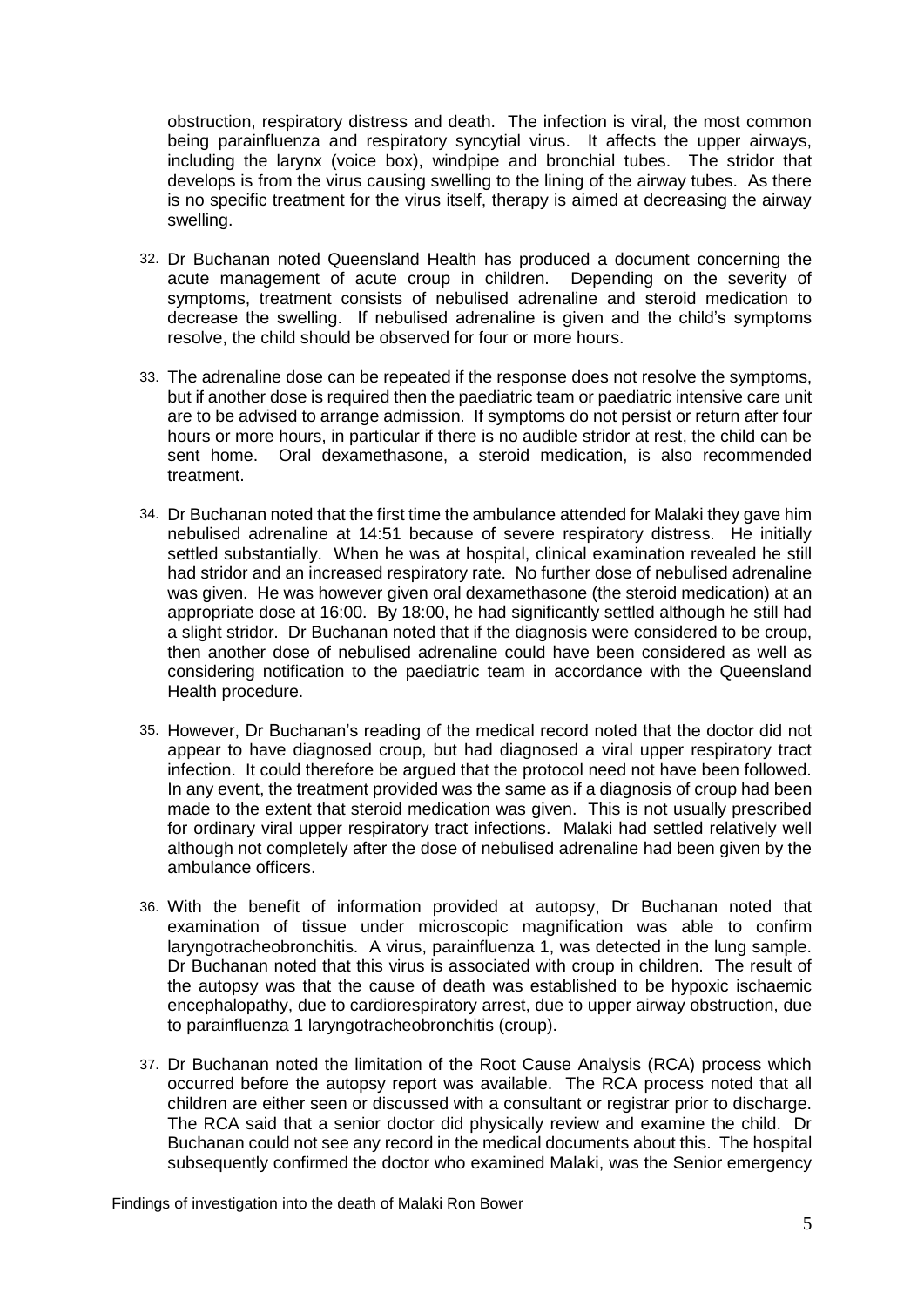department Consultant.

- 38. The Root Cause Analysis referred to the children's early warning tool (CWET) which is a set of observations used to flag if a child is deteriorating and medical care should be reviewed or escalated. It was noted that this set of observations does not include a specific recording of respiratory distress. However, there are other ways of recording this information to provide more detail but these were not in use in the emergency department at the time. This has been recognised as an important additional way to evaluate a child's condition. Dr Buchanan noted that the review acknowledged that children may be required to be monitored for longer periods and that the emergency department was not a suitable place for this to occur. Therefore a recommendation was made for establishing a short stay unit with special paediatric staff.
- 39. Dr Buchanan noted that there was some comment by the RCA team about poor documentation, particularly the lack of documentation that a senior doctor had reviewed the child. He noted that the RCA team recommended all children must have clear documentation made by a junior medical officer that a discussion and/or review by a senior medical officer has occurred. He noted that one hundred per cent compliance is required.
- 40. Dr Buchanan also noted that the RCA team found that many medical officers had limited experience with children's medicine. They proposed improving the service by developing a paediatric streaming model within the emergency department. Ways of addressing this were proposed.
- 41. Dr Buchanan noted the RCA did not specifically refer to acute croup management in children but this is understandable given the autopsy findings were not known at the time of the RCA.
- 42. Dr Buchanan compared the required procedure with the treatment provided to Malaki. The discharge home on the first presentation assumes that his stridor on discharge was not considered to be significant. However, Dr Buchanan noted he had not been observed for the recommended period which is designed to ensure that symptoms do not recur prior to discharge.
- 43. In Dr Buchanan's opinion the issue to be addressed was whether Malaki should have been assessed by a paediatric medical officer to consider admission to the hospital. Dr Buchanan noted, having regard to the review by the Root Cause Analysis, that if the emergency department was unsuitable for prolonged monitoring, then in the circumstances he should have been admitted to the Hospital.
- 44. Dr Buchanan particularly emphasised the importance to be placed on junior doctors recording their discussions with, and any review made by a senior doctor with respect to children. There was no record in the medical record at the Hospital that another doctor was involved. Assuming that another doctor had been involved, it should have been documented.
- 45. Finally, Dr Buchanan welcomed the recommendation made by the RCA team to include additional tools of assessment and observation and education of doctors in paediatric medicine.

#### **Finalisation of the Initial Investigation**

46. On 15 August 2014, draft findings were provided to Malaki's family and they were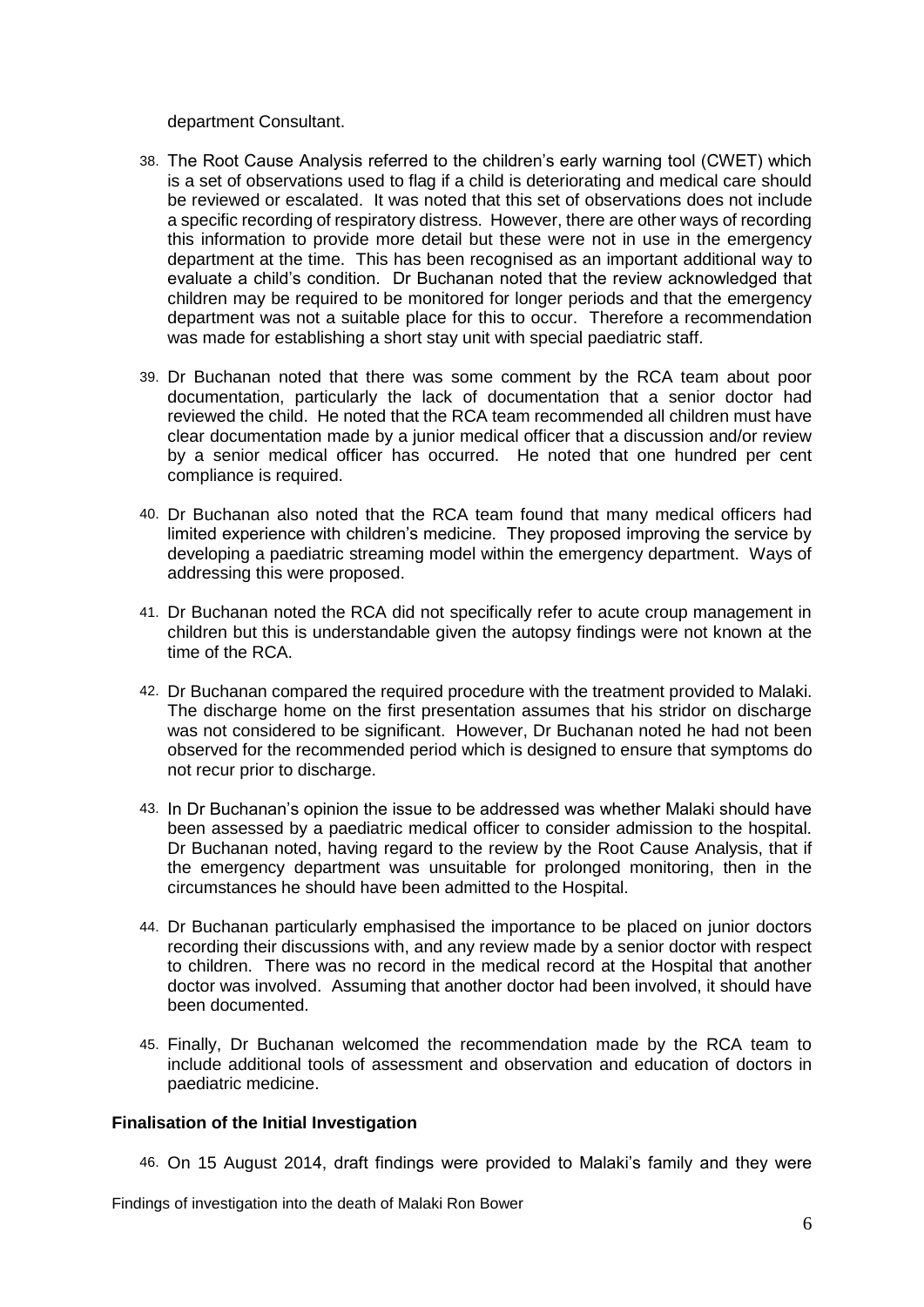advised that an inquest was not going to be held into Malaki's death. This was on the basis that sufficient findings could be made about the death and that there were no prospects of making recommendations that would reduce the likelihood of similar deaths occurring in the future.

- 47. On 13 November 2014, Malaki's family responded to advise that they disagreed with the finding and wished to make an application pursuant to section 30 of the *Coroners Act 2003* (Act) for an inquest into Malaki's death to be held. The reasons can be summarised as follows:
	- It is unclear whether the initial diagnosis of croup from the ambulance (on 13 July 2014) was provided to Hospital staff;
	- The misdiagnosis highlights an area of concern surrounding adequate knowledge of medical practitioners to diagnose croup in a timely and effective manner;
	- There has been no information given as to the implementation of a dedicated short stay unit at the Hospital (mentioned in the RCA) - a full coronial inquest could reveal whether this has happened or not; and
	- The RCA is deficient as it was completed without the autopsy findings.

### **Reopening of the investigation**

48. On 8 July 2015, the State Coroner directed that the investigation be re-opened pursuant to section 50B of the Act. His Honour advised the family of this decision and that he had not determined that the holding of an inquest was necessary.

### **Further information and advice is sought**

- 49. Further information was subsequently sought from the Hospital and other interested parties to clarify the circumstances surrounding Malaki's death. A number of witness statements were received including from nursing staff and the treating doctors.
- 50. The information received was then provided to Dr Buchanan and his further advice was requested.
- 51. In summary, Dr Buchanan advised that:
	- The verbal handover by the paramedics to the nurses was adequate;
	- The medical notes indicate that the only diagnosis made at the time was of a viral Upper Respiratory Tract Infection (URTI). However in his statement, the treating doctor now says that he made the diagnosis of croup as well as a viral URTI. This may be supported by the prescription of Dexamethasone which is used in the treatment of croup symptoms and generally not for regular viral URTIs;
	- Whilst is not apparent form the medical record, the treating doctor says that he did consult a more senior colleague and medical supervisor;
	- There were differences in recollection between these two doctors as to the diagnosis and therefore their communication may not have been optimal;
	- Neither doctor read the QAS report;
	- There was enough evidence provided by QAS and in turn from the nurses to also include croup as part of the differential diagnosis;
	- In any event, having diagnosed croup means that Malaki should have been observed for a four hour period as stated in the guideline at the time. This did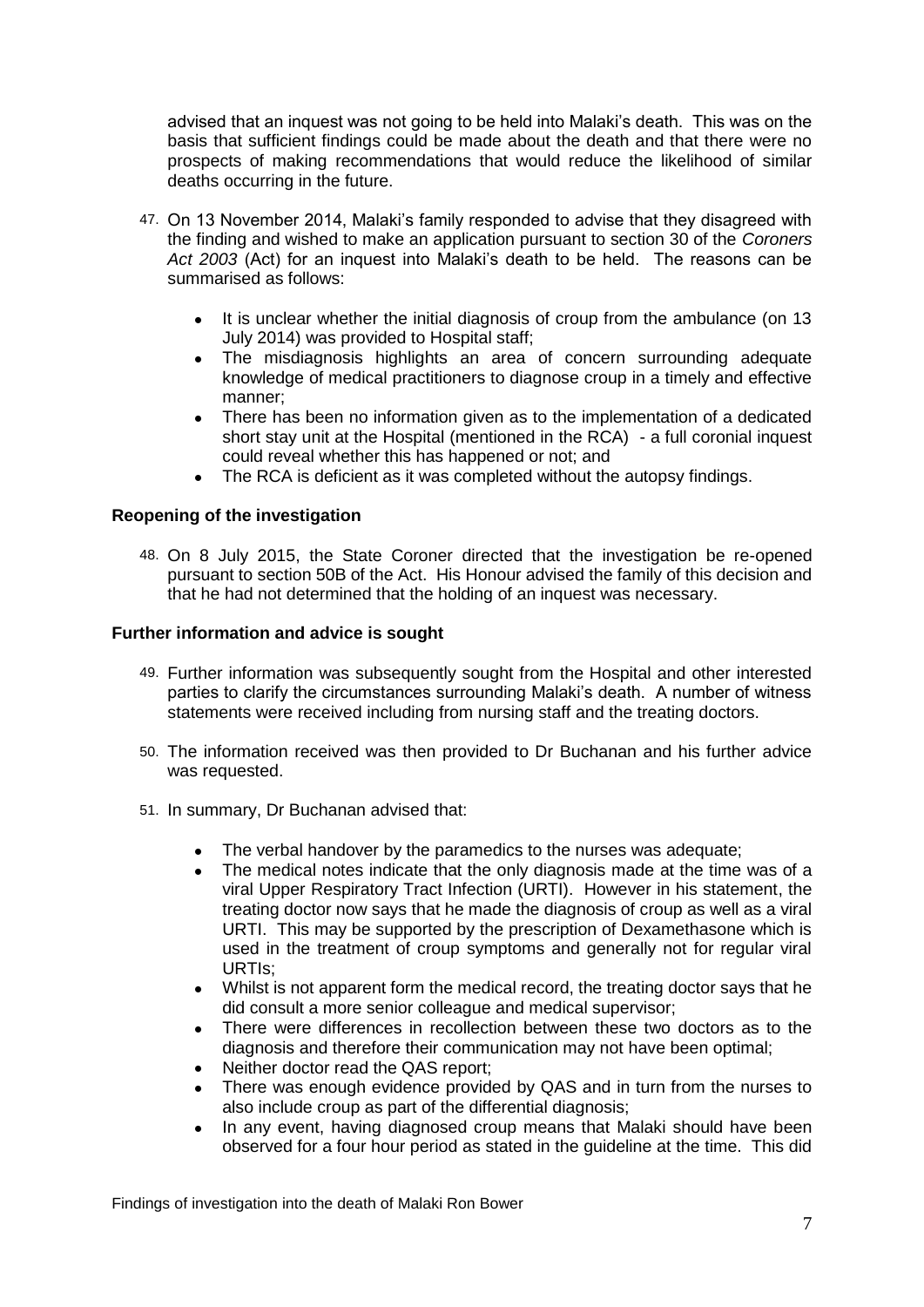not occur as Malaki was only observed for a period of three hours. He should have been observed for longer than he was;

- As from 20 March 2014, the Hospital has implemented the CWET accessories which in his opinion is adequate and appropriate;
- There is an opportunity for the Hospital to re-examine the issue in relation to poor documentation, in particular, emergency department record-keeping and communication in the broader context, from pre-hospital care through to admission or discharge; and
- It was unclear whether a solution has been identified to address the unsuitability of the emergency department to monitor paediatric patients for long periods.
- 52. Upon receipt of the additional report from Dr Buchanan, further correspondence was sent to the Hospital asking them to address the issues that he had raised.
- 53. The Hospital responded and advised that:
	- The Hospital reiterated that it has now implemented the RCA recommendation to introduce the use of the CWET accessory tools. This is now included as part of the Hospital's audit process and the Nurse Unit Manager for the emergency department will now monitor the completion of the discharge planning section on the back of the CWET forms;
	- Steps have been taken to improve communication in the emergency department and the QAS is now required to provide their report in a timely manner to the cubical in which the patient was admitted and provides the treating doctor with essential and complete information to assist in the decision making for the ongoing treatment of the patient;
	- A project is currently underway to help identify how information for expected patients is received by the emergency department from QAS, GPs and other hospitals. This aims to ensure the incoming information is disseminated in a timely and appropriate way;
	- The Hospital does not have the resources to implement a paediatric streaming model however children are triaged and treated accordingly regardless of the availability of a specific paediatric cubicle;
	- While no specific short-stay or close observation unit for paediatrics within the emergency department there is now provision for children to be observed in the emergency department short stay unit for up to four hours;
	- Progress is underway to facilitate a short stay option in the paediatric unit with capacity for four bed specifically for close observation of children. Children who have been administered nebulised adrenaline for croup would meet the criteria for observation in this unit;
	- Steps have been taken to increase the volume of education provided to medical officers in paediatric medicine. The Director of Clinical Training/Medical Education Unit at the Hospital has proposed a mandatory module for the management of paediatrics in the emergency department for all Registrars and a recommended module for emergency department Registered Medical Officers and Interns;
	- The Hospital has introduced a new work instruction titled 'Croup Emergency Management In Children'. This work instruction is based on the Children's Health Queensland Guideline and outlines in particular:
		- o The clinical symptoms that characterise croup (barking cough, inspiratory stridor and hoarseness of voice with or without respiratory distress);
		- o The need to consider the differential diagnosis of an acute episode of stridor;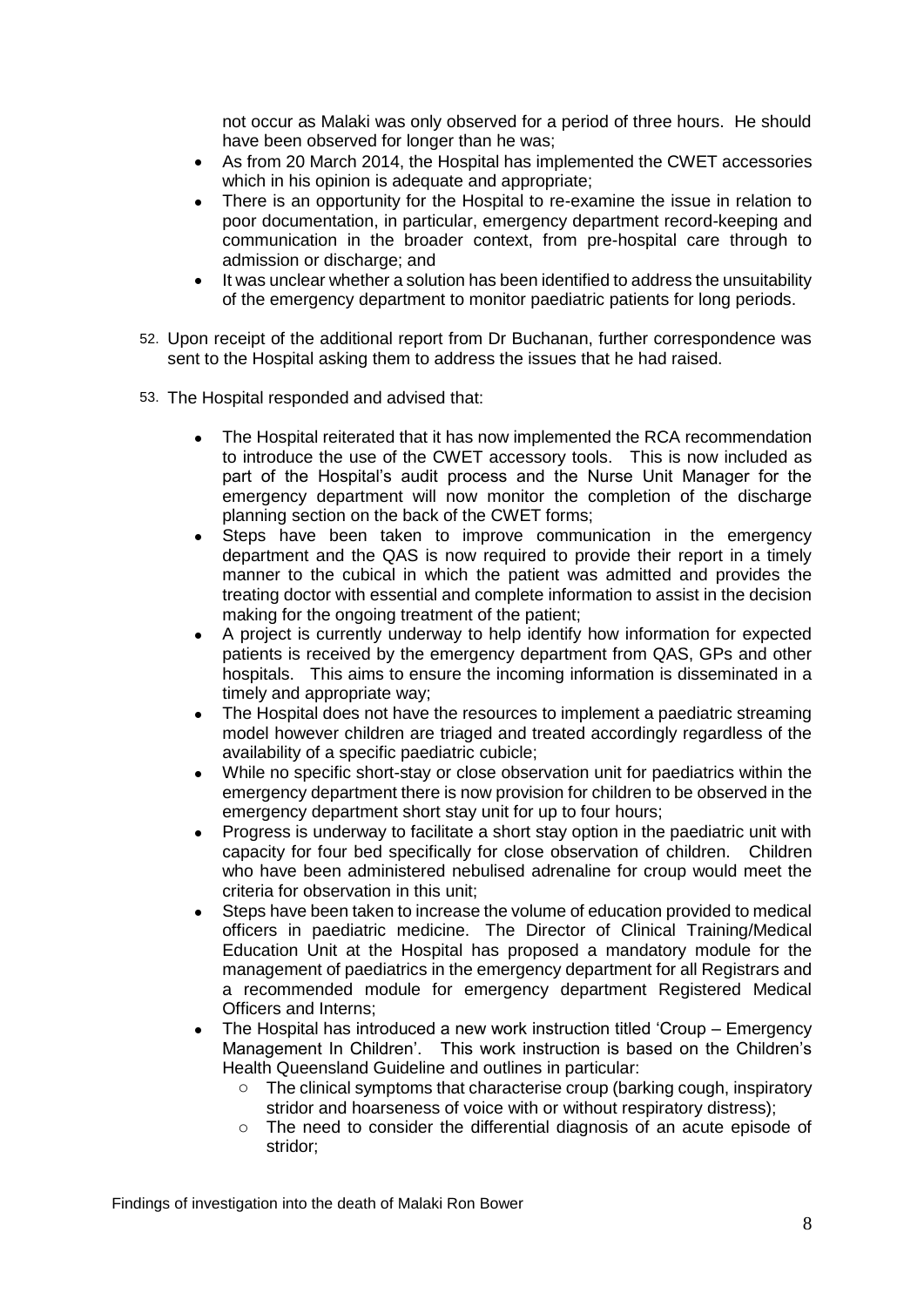- o Guidelines for the initial assessment of a child presenting with croup (mild, moderate, severe and life threatening);
- o Important steps for the management of croup (including the appropriate use of systemic (or nebulised) corticosteroids and nebulised adrenaline;
- $\circ$  The process for admission into the paediatric unit for observation and options for rural hospital in the district;
- o That prior to discharge, clinicians should ensure that the child has adequately responded to treatment, can access further doses of any prescribed medication and has parents who have been appropriately educated about the condition, have access to emergency transport or emergency services and feel comfortable with the diagnosis and what to do if symptoms recur. It is noted that the presence of ongoing stridor at rest after treatment necessitates admission; and
- Patient information sheets on many childhood conditions including croup are available for care givers in the Hospital's emergency department.

# **Conclusion**

- 54. Malaki Ron Bower died as a result of lack of oxygen causing damage to his brain following on from cardiorespiratory arrest due to upper airway obstruction. The underlying cause was parainfluenza 1 laryngotracheobronchitis, otherwise known as croup.
- 55. At the time, there was an existing Queensland Health procedure to guide identification and treatment of acute croup management in children. When the ambulance was called to attend Malaki on the first occasion on 13 July they administered nebulised adrenaline which is part of the recommended protocol. Examination at the Hospital emergency department noted inspiratory stridor but Malaki was not in any respiratory distress. Modest airway swelling was noted and a diagnosis was considered to be that of viral upper respiratory tract infection. The medical notes do not reflect that a diagnosis of croup was specifically made. However the treating doctor subsequently advised that he did make a diagnosis of croup. This may be supported by the fact that a single oral dose of dexamethasone 2mg (the recommended steroid medication for treatment of croup) was provided.
- 56. Malaki was discharged by 6:00pm at which time it was considered he was moving about with a slight stridor but was otherwise considered well enough to be discharged home. In hindsight, and in strict compliance with the procedure, Malaki could have been admitted to the hospital for further observation and should have been observed for a period of four hours. The Hospital has now implemented a new work instruction titled 'Croup – Emergency Management In Children'. This work instruction is based on the Children's Health Queensland guideline.
- 57. The underlying cause of Malaki's death was croup. On the first occasion he was taken by ambulance to the Hospital. He was examined and diagnosed with viral URTI. Although a specific diagnosis of croup was not documented, the appropriate treatment of croup was administered. This was Dexamethasone 2mg, the recommended steroid.
- 58. He was examined by a senior emergency department Consultant, who was aware of the subsequent discharge planning when Malaki's condition improved after the administration of medication. In hindsight, a further period of observation might have ensured that Malaki's symptoms had indeed resolved. As indicated by the reviewing opinion of Dr Buchanan, this may have involved consideration of admission of Malaki to the Hospital rather than retaining him in the emergency department, which appeared to be an unsuitable environment for such a purpose.